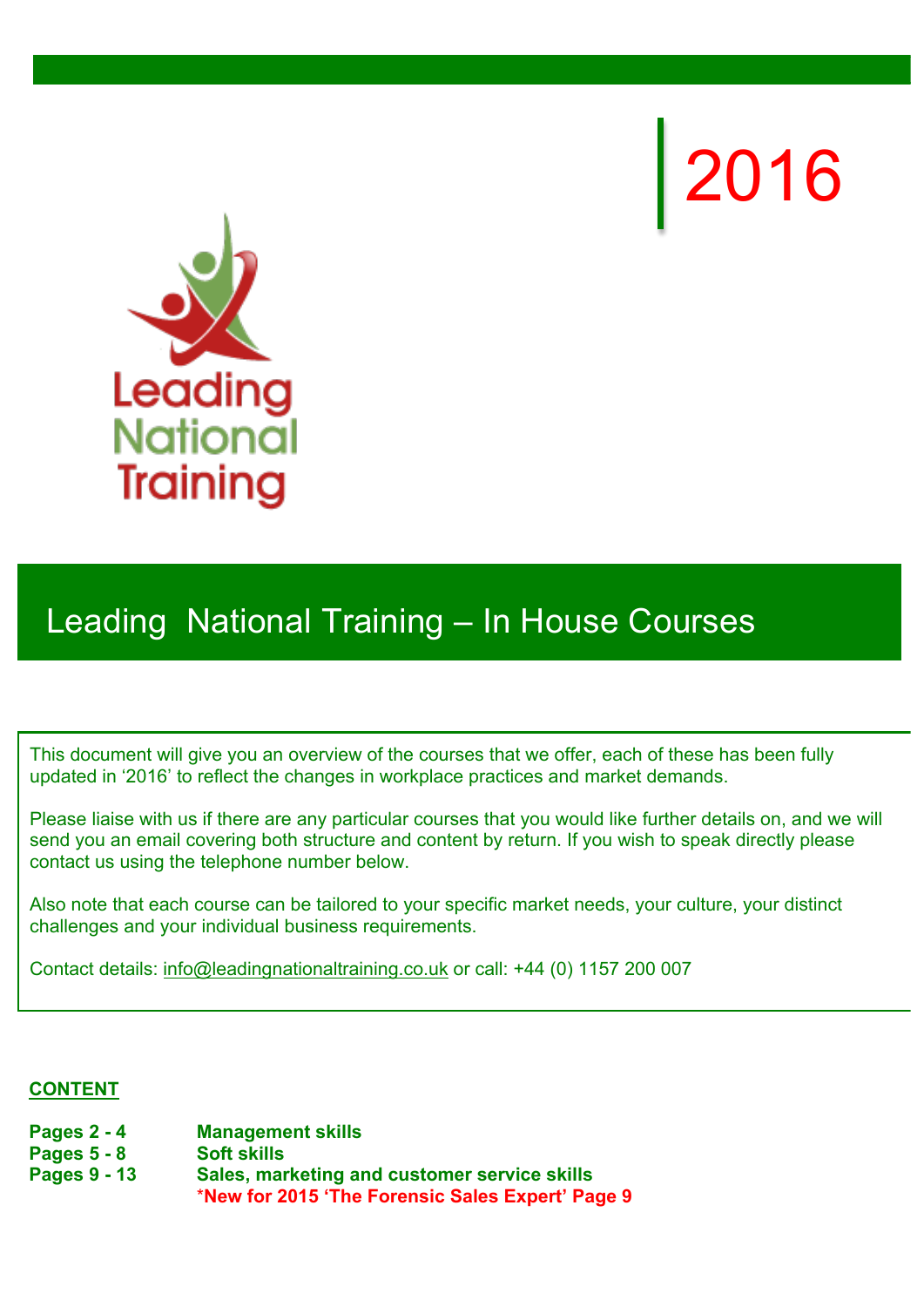### **MANAGEMENT SKILLS COURSES**

### **Strategic Leadership Skills**

## **Ref: (LNTR18) (2-days) Suitable for: Directors and Senior Management teams**

This course is designed for directors and senior managers who are involved in the strategic planning of their organisations. It implements critical skill sets that ensures a senior management team are very clear about who they are and what their current position is (mission), where they want the organisation to be and clearly defining what that will look like (vision) and finally putting measurable goals and objectives in place and setting timescales with regular and achievable milestones (strategy).

One of the key challenges faced by business leaders is that they can be totally immersed in the day-to-day running of their organisations, this generally means that they tend to forget the planning aspects that are critical to a fast moving, ever changing and developing business environment.

The course enables them to step away from their internal business challenges over two days and gets them to think and behave strategically. It defines the roles and responsibilities of a strategic leader, the qualities required, the importance of corporate governance in developing a brand and finally it uses tried and tested strategic planning tools to help with the selection and implementation of a new strategy.

 $\_$ 

## **Successfully Implementing and Maintaining KPIs**

## **Ref: (LNT19) (2-days) Suitable for: Directors and Senior Management teams**

The saying: 'If you cannot measure, you cannot manage' is as relevant today as when it was first spoken. Most organisations do have some form of measurements in place, but they tend to stop at middle management or higher. This means that there tends to be disconnect between the expectations at the top and the expectations of departments and of the workforce.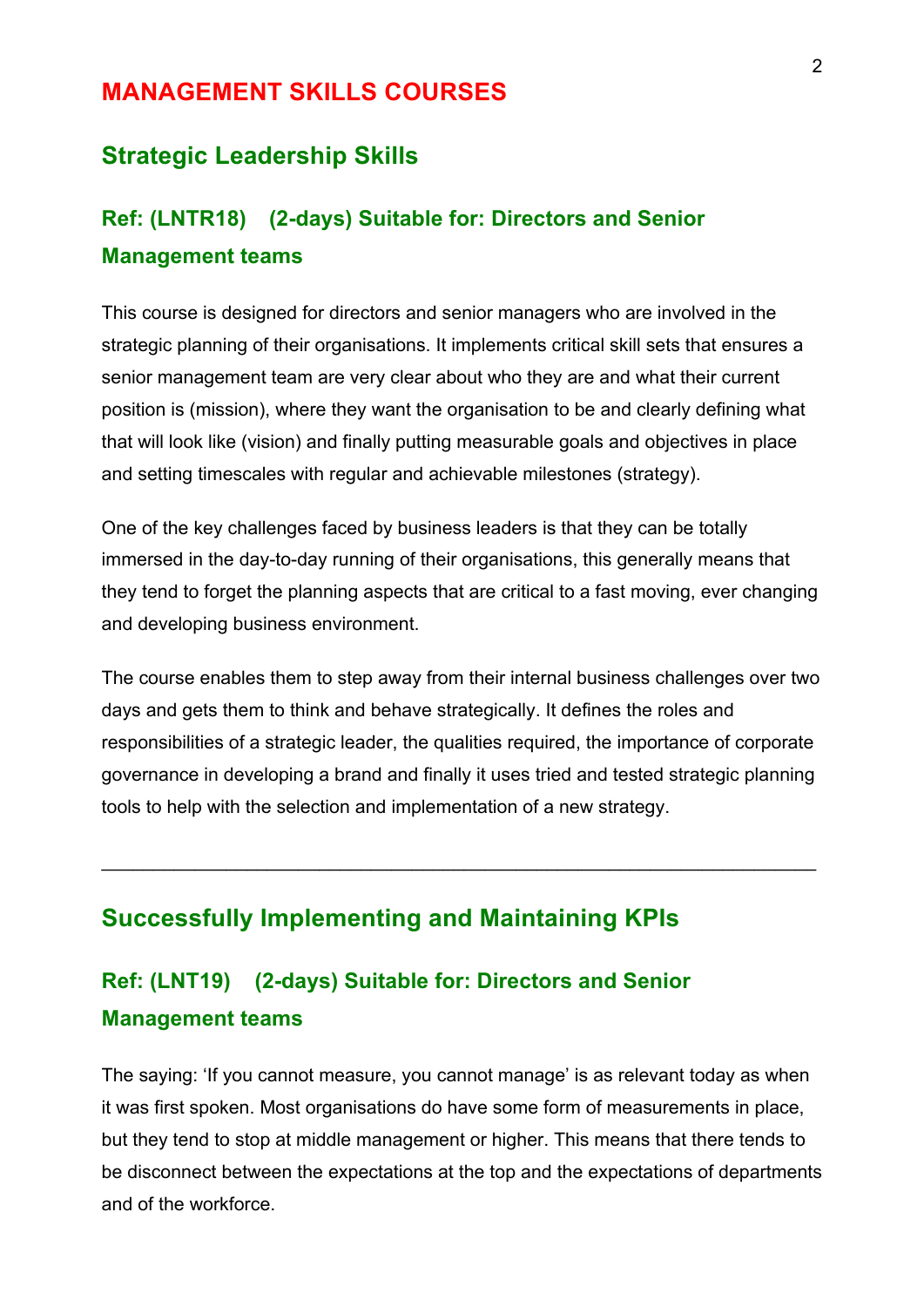This course looks at how to 'positively' implement KPIs, and demonstrates how to create a 'Clear Line Of Sight' using our unique CLOSER model. This process ensures everybody is connected up, down and across any size of organisation.

Most importantly it gives a structure of how to effectively communicate the measures to employees so that they are seen as motivational and not as threatening.

## **Essential Leadership Skills**

### **Ref: (LNTR1) (2-days) Suitable for: Existing or New Managers**

Foremost, this course explores the essential qualities and skills of the leader. It distinguishes between the functions of a leader versus a manager and gives the opportunity for the participants to develop approaches that will motivate and inspire team performance and delivery of KPIs.

Additionally, when an organisation goes through any major changes (be that cultural or a change in business expectations), it is essential that the current and future managers understand that their style of leadership needs to adapt appropriately.

This course will give the delegates the key skills required to achieve the above and more and to succeed and be respected as a leader.

## **Motivating Teams during Mergers and Acquisitions**

#### **Ref: (LNTR3) (1- 2 days) Suitable for: All Managers**

A day (or two depending on level and depth) spent exploring how to motivate people both as individuals and as teams in the workplace. A key focus will be looking at motivation during cultural change and change in business expectations generally.

Theories of motivation will be explored and applied to different scenarios. Current thinking regarding building motivational working environments will be introduced.

Participants will leave with a greater understanding of how to motivate themselves and their teams in order to bring about improved performance and increased job satisfaction. Motivation when the situation is challenging requires a different mindset to when things are going well. This programme will define for you the key differences.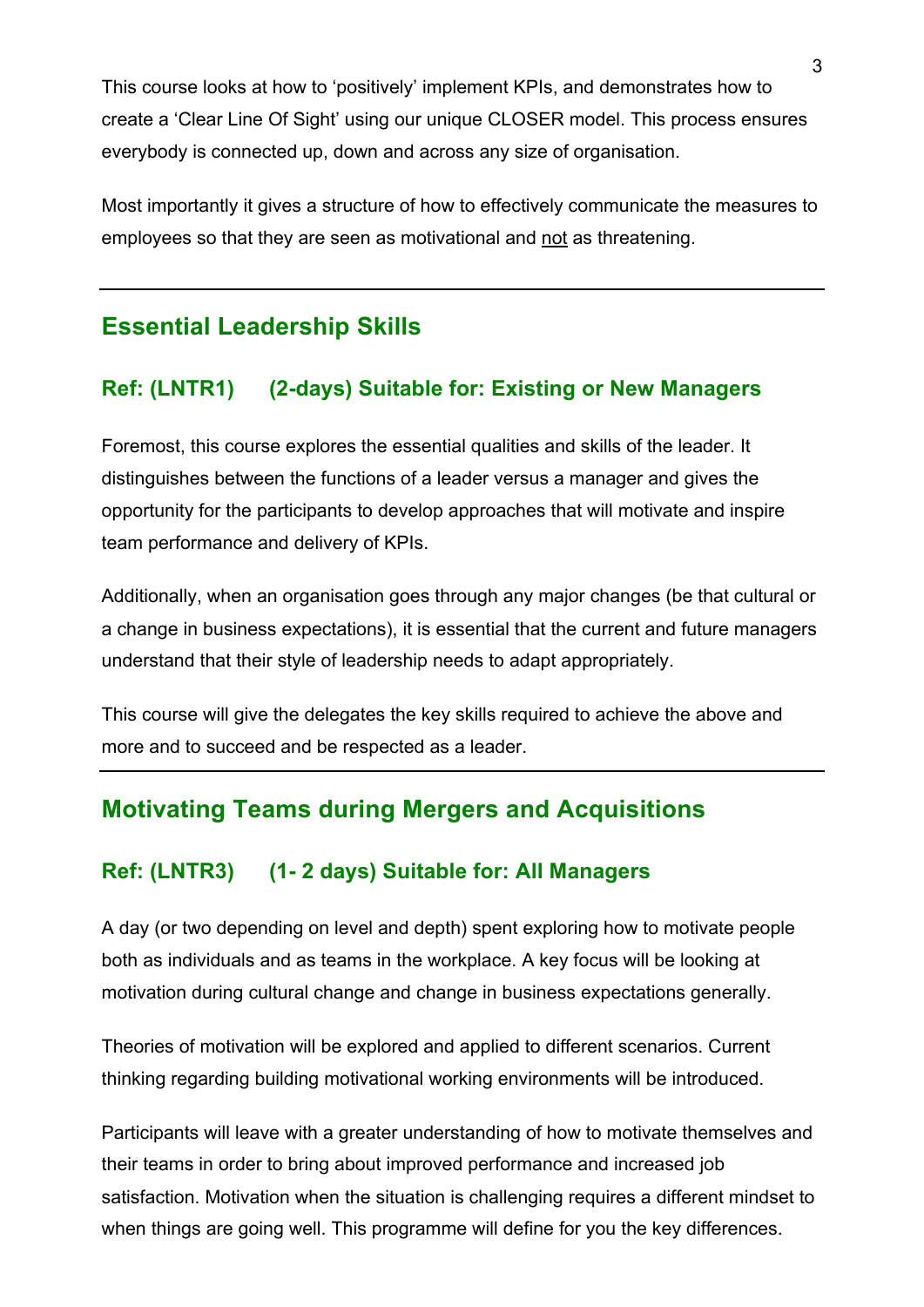#### **Ref: (LNTR4) (2-days) Suitable for: All Managers**

Managing talent within an organisation has become an increasingly important part of an organisation's sustainability and business planning. Keeping talented people within the organisation, helping them to progress and develop new skill-sets and promoting from within is proving not only cost-effective but also to be simple common sense. More and more it is common for organisations of all sizes in the public and private sectors to implement talent management programmes in order to conserve and develope talent, retain individuals with potential, and preserving unique skill-sets and experience.

But what is talent management? How can an organisation formalise the way it handles succession planning? What should a talent management programme look like? What is the business case for it anyway?

This two-day programme will answer all the above questions as well as helping you to design a talent management programme that is right for your business.

### **Managing Performance in a Challenging Environment**

#### **Ref: (LNTR2) (1- 2 days) Suitable for: All Managers/supervisors**

A course that explores the different approaches and options available to managers, when managing the performance of divisions, departments and other teams at work. A

A key focus is performance management during times of uncertainty and in difficult competitive markets or economies.

This course introduces a spectrum of proven performance management tools and techniques, including how to use corrective approaches such as disciplinary. This course is beneficial to leaders who are currently working in a changing, challenging and difficult environment that is impacting on performance.

Finally, it looks at the importance of creating a 'clear line of sight' throughout an organisation, so that the goals and objectives of that organisation and their associated key performance indicators are fully connected.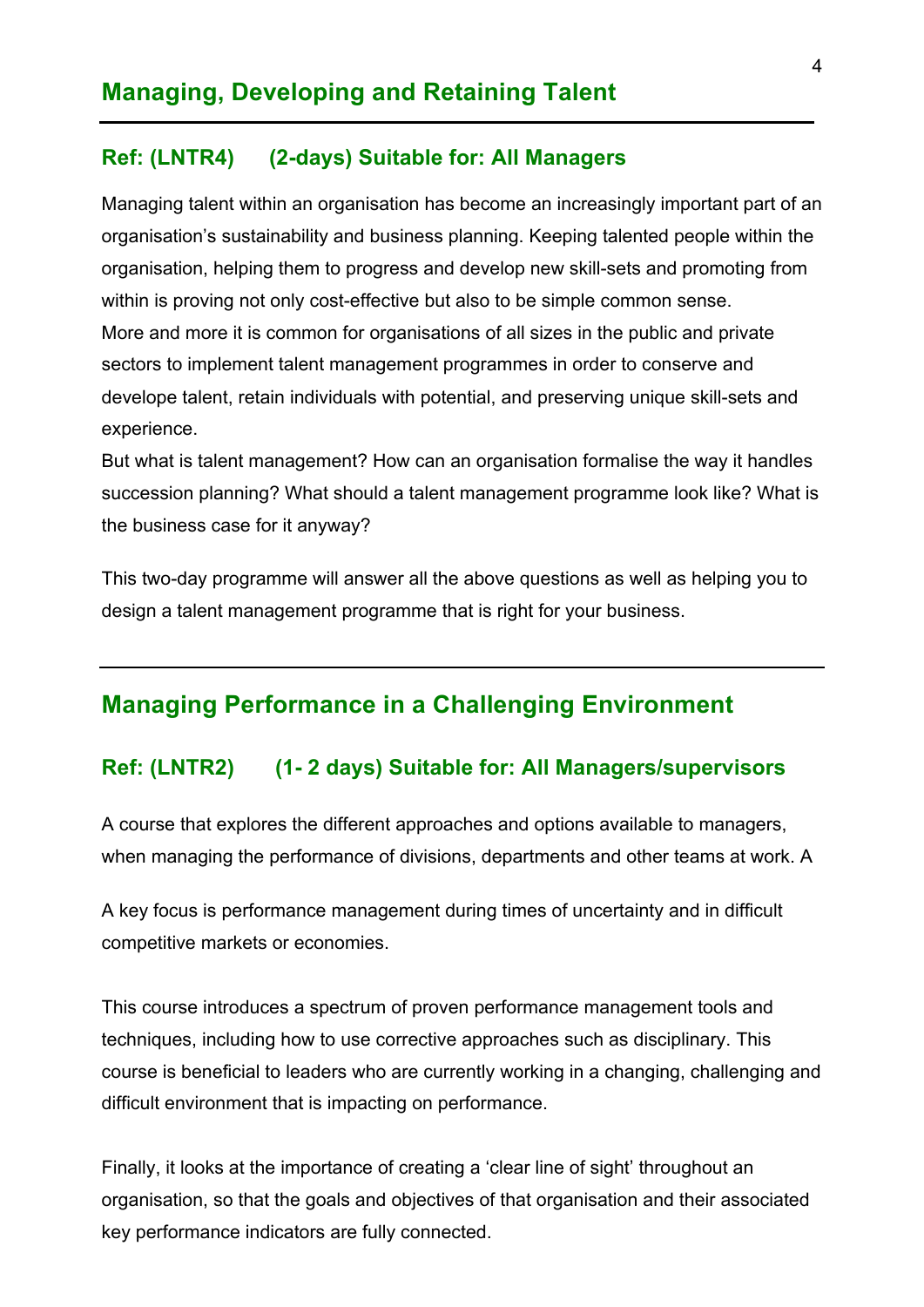### **SOFT-SKILLS COURSES**

### **Essential Recruitment Skills**

### *'Is the candidate right for the role'?*

## **Ref: (LNTR5) (2-days) Suitable for: Anybody involved in the Recruitment Process**

A two-day course that explores recruiting in 2015. Participants will learn how to identify strong candidates from CVs and application forms. They will be able to apply skills that are easy to adopt and will recognise how to make the interview process as easy and enjoyable as they can for all concerned.

They will understand why first impressions count and will discover tips, tools\* and techniques to ensure that the interview process delivers them the 'right' person for the job. \*Leading National Training use the unique PRISM brainmapping 'select' online tool as part of the essential recruitment skills course, as well as our own 'person specification' and 'benchmarking' recruitment tools.

## **Working Assertively**

#### **Ref: (LNTR6) (1- 2 days) Suitable for: All Employees**

A course designed to give participants the necessary knowledge and skills in order for them to adopt more assertive behaviour at work, enabling people to meet their own needs, and the needs of their service users and colleagues.

It will distinguish the differences between being passive, aggressive and being assertive, as well as helping the delegates to recognise their own preferred behaviours and clearly explain why they need to adapt their style to the 'assertive' learned behaviour.

The training will be participative and will give delegates some practical advice and guidance on communicating with clarity and confidence, particularly in difficult situations.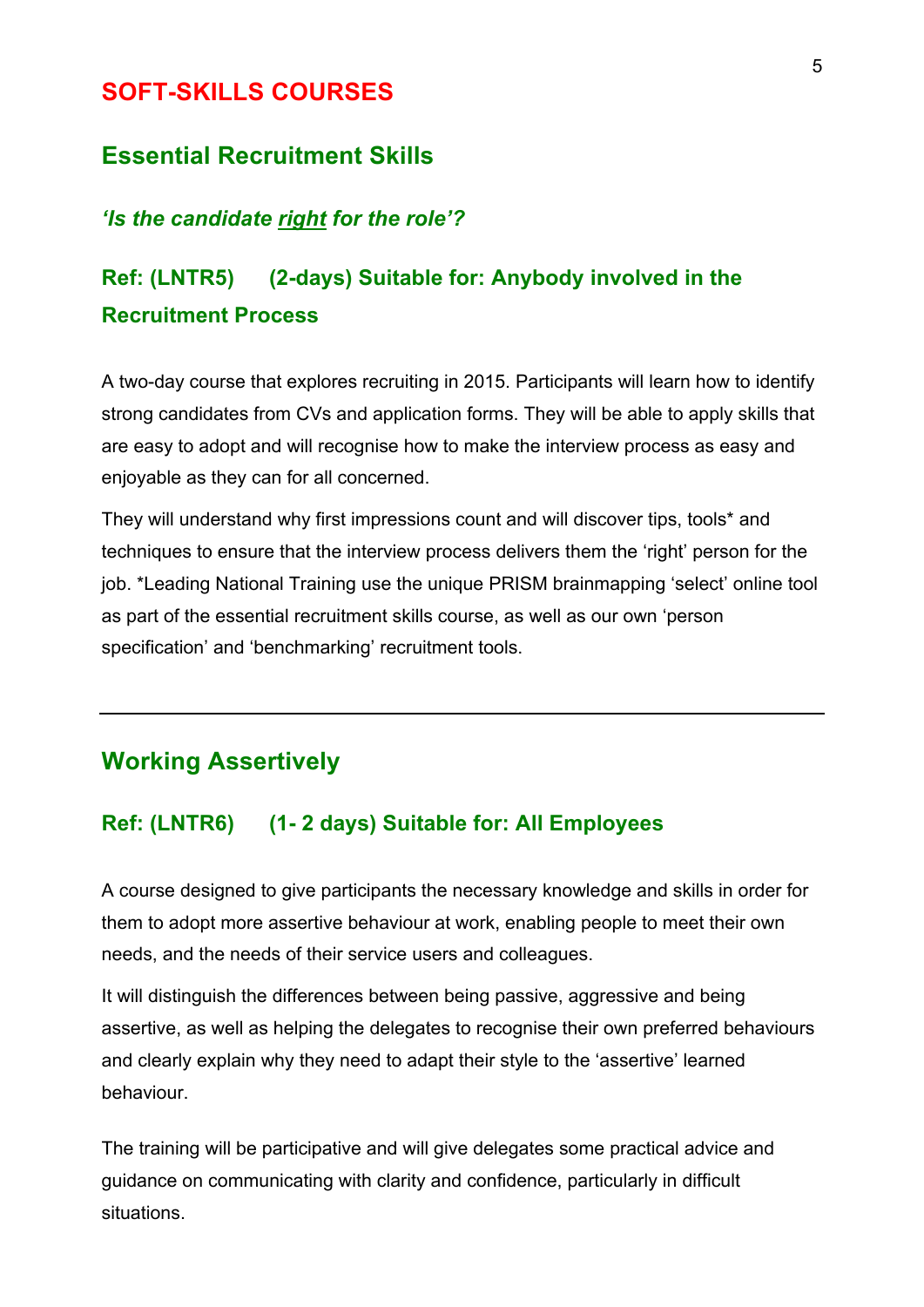### **Creative Thinking & Problem Solving**

#### **Ref: (LNTR7) (2-days) Suitable for: All Employees**

A course that looks at the positive impact of creativity in the workplace (and in life generally), and it explores the important role of creative thinking when problem solving.

Participants will learn how to apply creative approaches using tried and tested problem solving tools. It looks at the importance of undertaking problem solving to achieve better outcomes and continual improvement for themselves and their organisations.

Critically it uses our PRISM profiling tools to identify the different skills sets in a problem solving group, and it looks at the challenges and potential blockages faced when putting together a team of people with differing mindsets strengths and weaknesses.

### **Time Management and Personal Organisation**

#### *'Achieve More and Power-Up Your Productivity'*

### **Ref: (LNTR8) (1-day) Suitable for: All Employees**

We all have the same amount of time, so how is it that some people are really productive and others aren't? How can some people get through increasing workloads to deliver ever-improving results, whereas others disappear under the weight of growing to-do lists? The secret lies in discipline and control with that precious resource – TIME.

This course explores how to optimise time management and achieve improved personal organisation by using routines, tools and disciplines that have to be learned first and then implemented without fail so that productivity improves and stress levels decrease.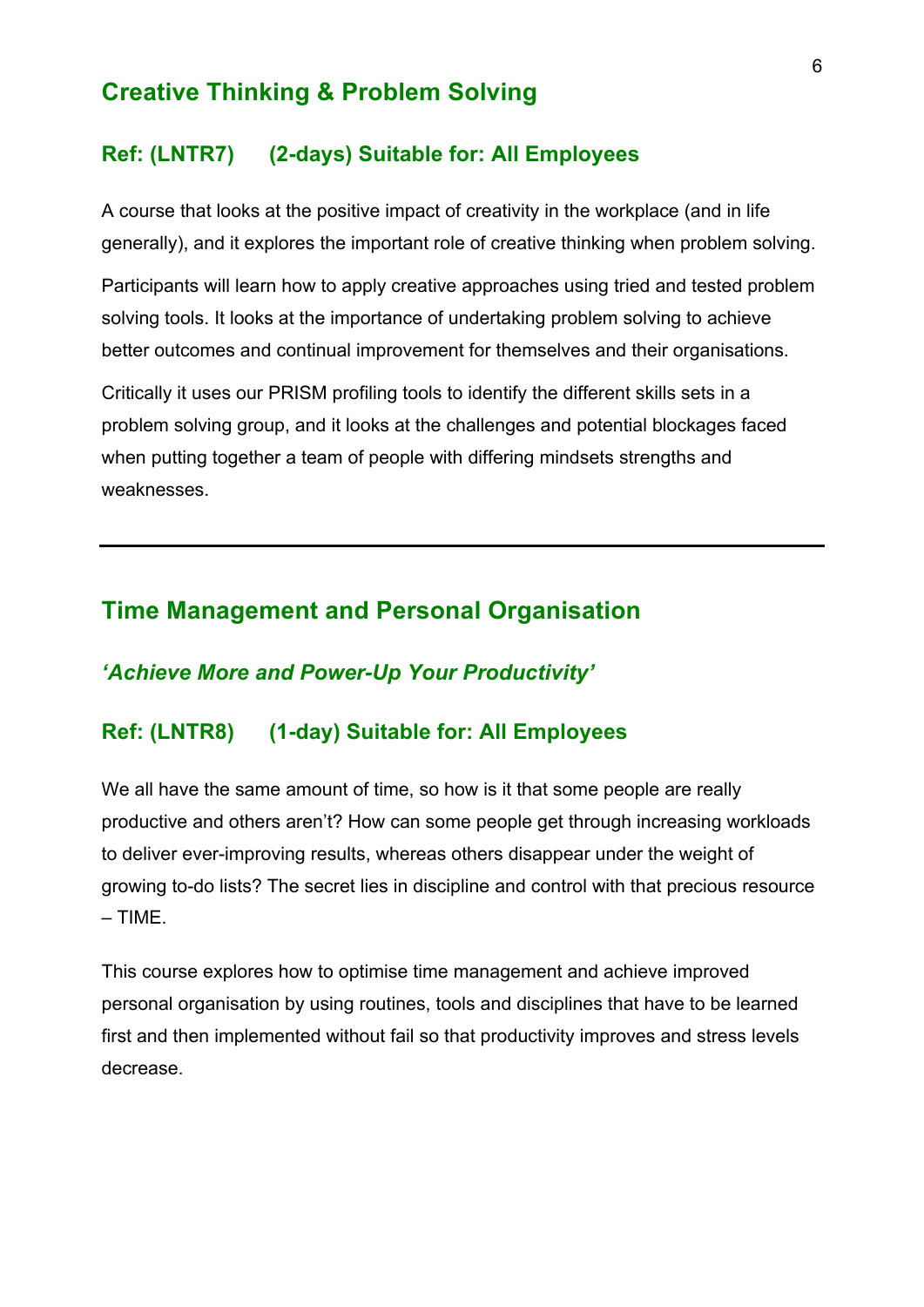### **Train the Trainer – Freshen up your approach**

## **Ref: (LNTR9) (2-days) Suitable for: Anybody Involved in Training Others**

Invest in two - days of learning how to create more impact from your training. In-house trainers provide a convenient and cost-effective development option..*.'if* ' they understand how to create clear outcomes, design effective workshops and deliver engaging training.

This course delivers a comprehensive overview in the do's and don'ts of training for those already delivering training or those new to the role, in how to excel as a trainer. It also introduces new ideas and contemporary approaches in how to get the best out of learners.

Finally, the delegates will be trained in our unique 'snapshot' 30 min training sessions that can deliver more information (that is retained) in half and hour, which would normally be delivered in half a day! This supports the time pressures that individuals are under as well as maximizing the delivery of vital communication in an organisation.

## **Coaching Skills – bringing out the best in others**

## **Ref: (LNTR10) (2-days) Suitable for: Anybody who has to Pass on Skills to Others**

Coaching in the workplace is critical for developing yourself and others. The ability to pass on skills and knowledge effectively to colleagues benefits all parties; it also demonstrates your willingness to share information and skills with other team members.

Finally, as a manager, team-leader or supervisor it enables you to develop others to enhance their performance and therefore to improve all round productivity. This course will give you a tried and tested coaching structure, as well as some unique tools that will ensure the coaching sessions are absorbed and implemented immediately.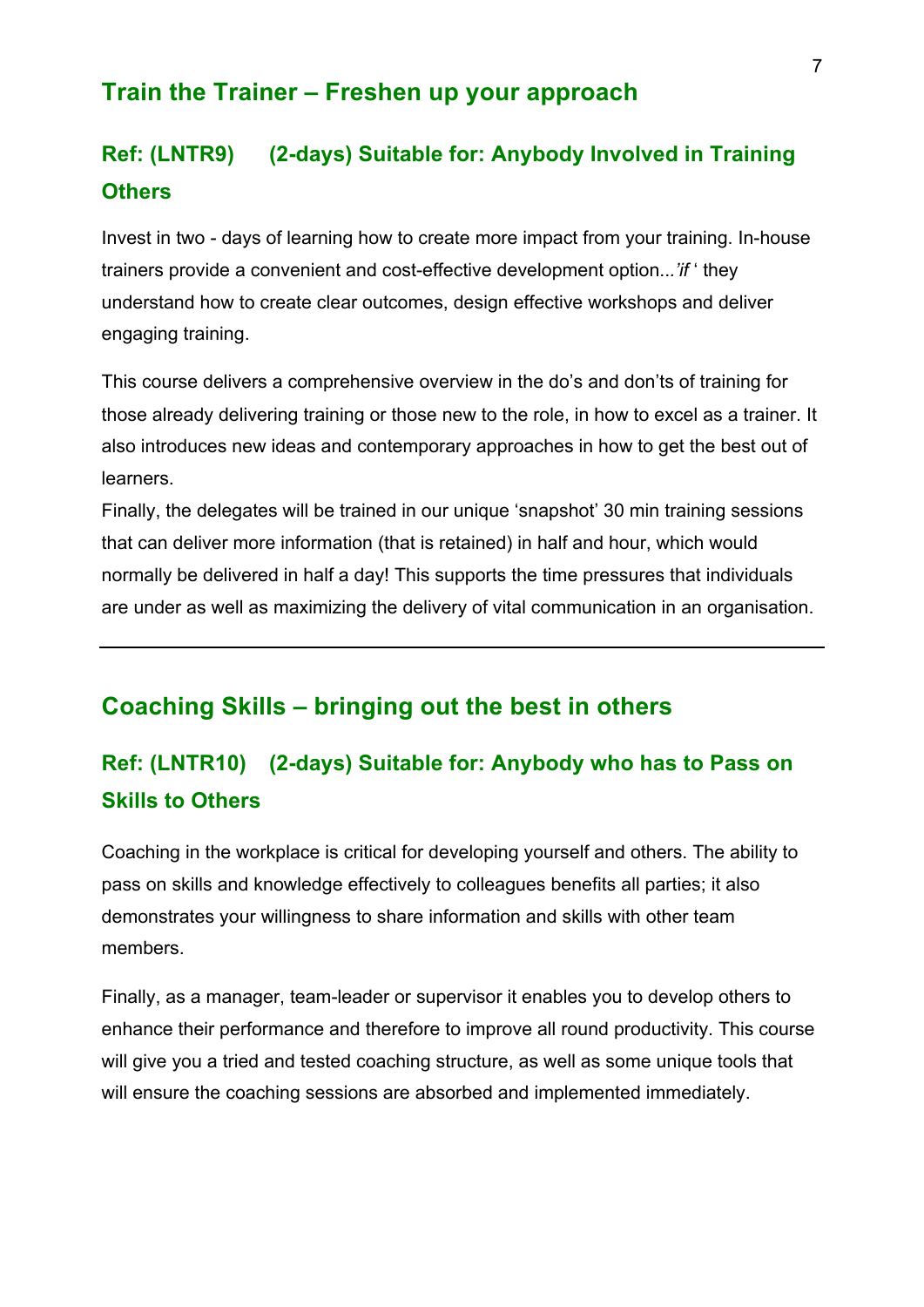## **Using Influencing and Persuasion (Without Authority)**

### **Ref: (LNTR11) (1- 2 days) Suitable for: All Employees**

The ability to effectively influence others where you do not have authority over them, is a crucial skill for all people at all levels within organisations; these skill sets will be required when influencing colleagues, peers, line managers, suppliers and customers.

This workshop covers the key skills and structures required to achieve a positive outcome wherever possible, and will help you to build stronger, ongoing and respected relationships with the people your have to influence.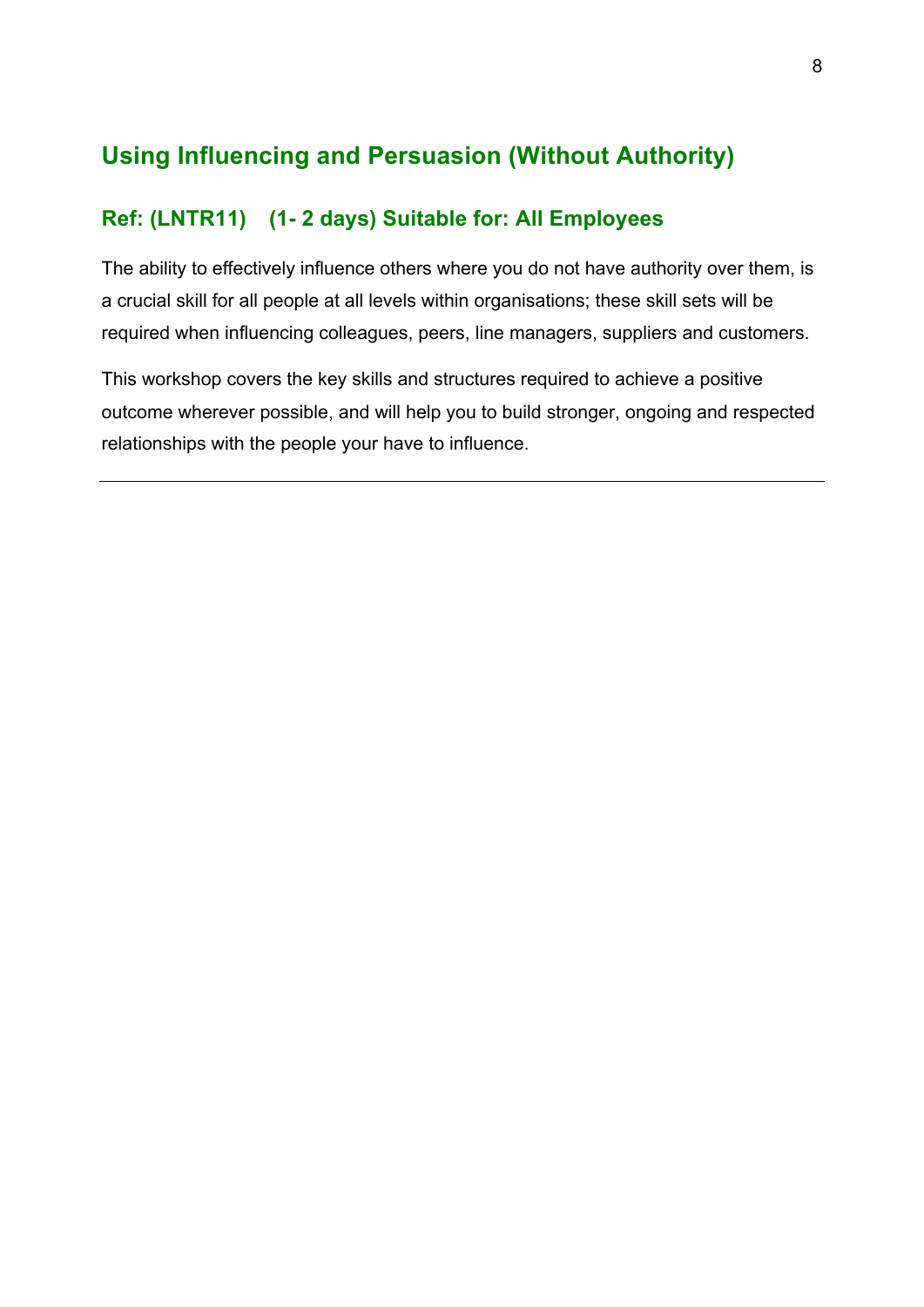## **SALES | MARKETING | CUSTOMER SERVICE SKILLS**

## **The 'Forensic Sales Expert' © 'NEW' For 2016**

#### **Ref: (LNT20) (4-days) Suitable for: See below**

This unique course developed by Leading National Training, has been designed to answer the challenges faced by businesses selling into large multi-nationals or public sector organisations in '2015' and beyond. It deals with the growing challenges of trying to deal with faceless buyers and procurement teams, or spending your days filling in tenders and/or proposals, submitting them, crossing your fingers and then waiting to 'WIN' the business!

No business can successfully plan ahead or develope themselves based on the above scenario; It's time for change!

This 'forensic' approach allows you to take back full control, removes you from the 'lottery' and crucially enables 'you' to influence the sales-cycle once again.

The key focus of this approach is an in-depth and pro-active internal and external analysis of the client, assessing their customers and/or their end-user experiences, as well as an analysis of both your own and their supply and value chains.

Once all this information has been gathered, assessed and a compelling business case has been identified and prepared, it enables you to present an impactful and unique solution to the customer, customers who would normally not allow you past their business premises door (unless you have been invited).

Finally doing this by bypassing the normal procurement processes, RFTs and RFPs and going straight to CEOs, MDs and FDs or other stakeholders and change champions in a targeted account (see 3. in chart below).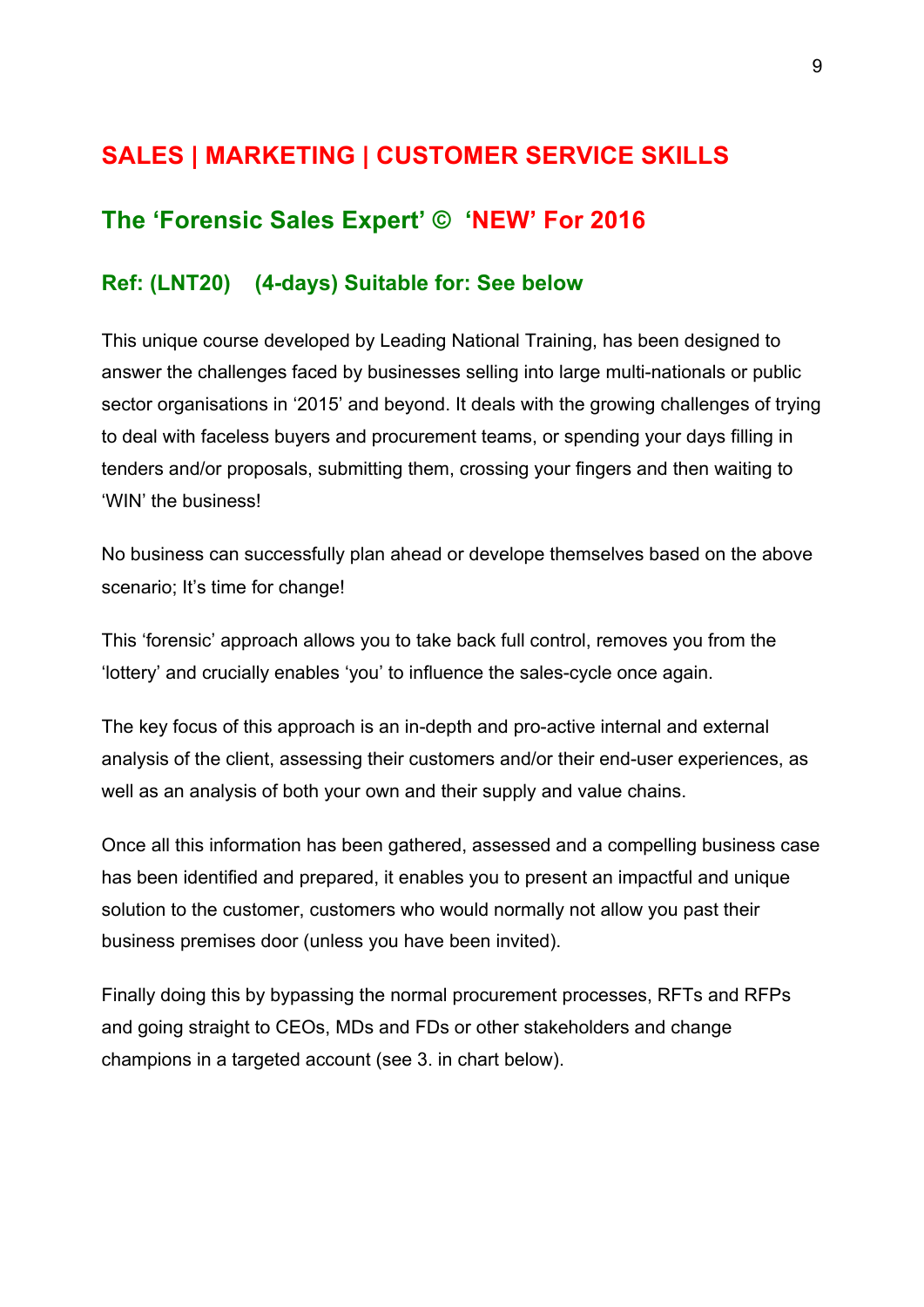

### **Selecting suitable candidates for this demanding course**

As you have probably assessed from above, this course calls for a completely different type of sales mindset and skills profile; to that end we have developed a unique benchmark for the role in conjunction with our partners PRISM Brain Mapping.

If required, as it may evolve that there are no suitable candidates in your existing sales team or others in your organisation, we can then identify, recruit and fully train a 'Forensic Sales Expert' ready for your business.

To establish this we will initially profile your existing team on-line, to identify any individuals who have the potential to be a 'FSE'.

The four-day programme is very demanding! it covers each element of 'The New Forensic approach' to selling as highlighted in red in the chart above.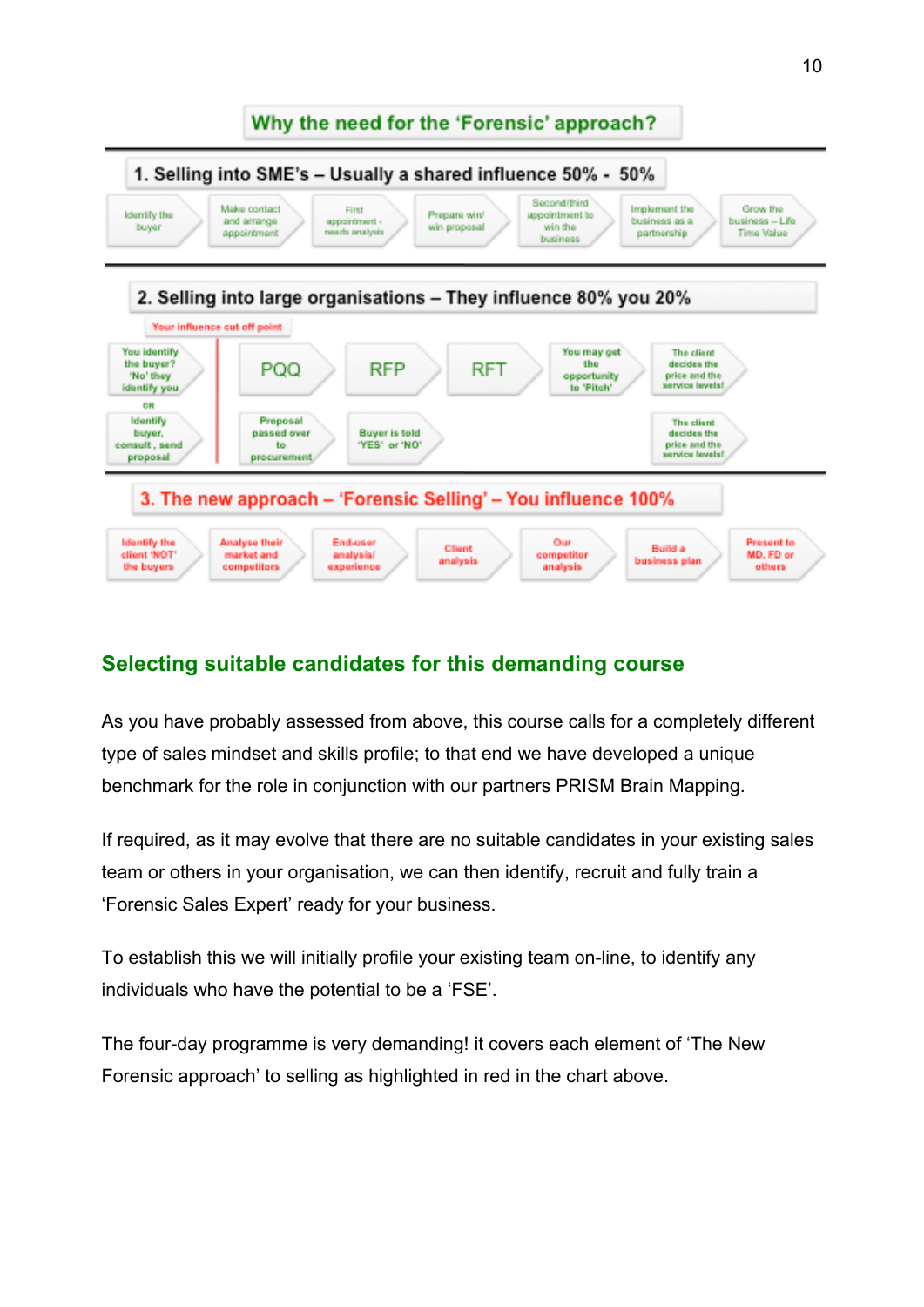## **Consultative Selling Skills**

## **Ref: (LNTR12) (2-days) Suitable for existing or new salespeople who can still get in front of 'final decision-makers' and influence the sales process**

Adopting a consultative approach to sales recognises the positive effect this skill has on business consolidation and development. During this course the focus is on the importance of the consultative sales role, (which is not just one skill but many) it does this by exploring and practicing how the change from selling a 'product' to a 'solution' can be made.

Moving from a product oriented or technical sales stance to developing relationships is essential to continue making the difference in a competitive market.

This tried, tested and proven consultative approach to sales will help you to protect your profit margin, manage the expectations of your customers throughout the relationship, and put you in a position to offer 'real, tailored and relevant' solutions to your customers.

Finally, and most importantly it puts 'you' in control of the face-to-face sales process.

## **Professional Negotiations**

#### **Ref: (LNTR13) (2-days) Suitable for: See below**

This course has been designed to give sales people at all levels (as well as those new to the negotiators role) the 'key' skills required to gain maximum advantage throughout the negotiation process, particularly when presenting proposals to their customers.

The ability to manage the other person/s expectations during negotiation is critical in ensuring profitable outcomes whilst also enhancing the relationship. This course delivers the required tools and skills to achieve the above outcomes.

It is recommended that delegates have either attended the consultative selling skills course (LNTR12) or, are competent in the consultative sales process, before attending this course.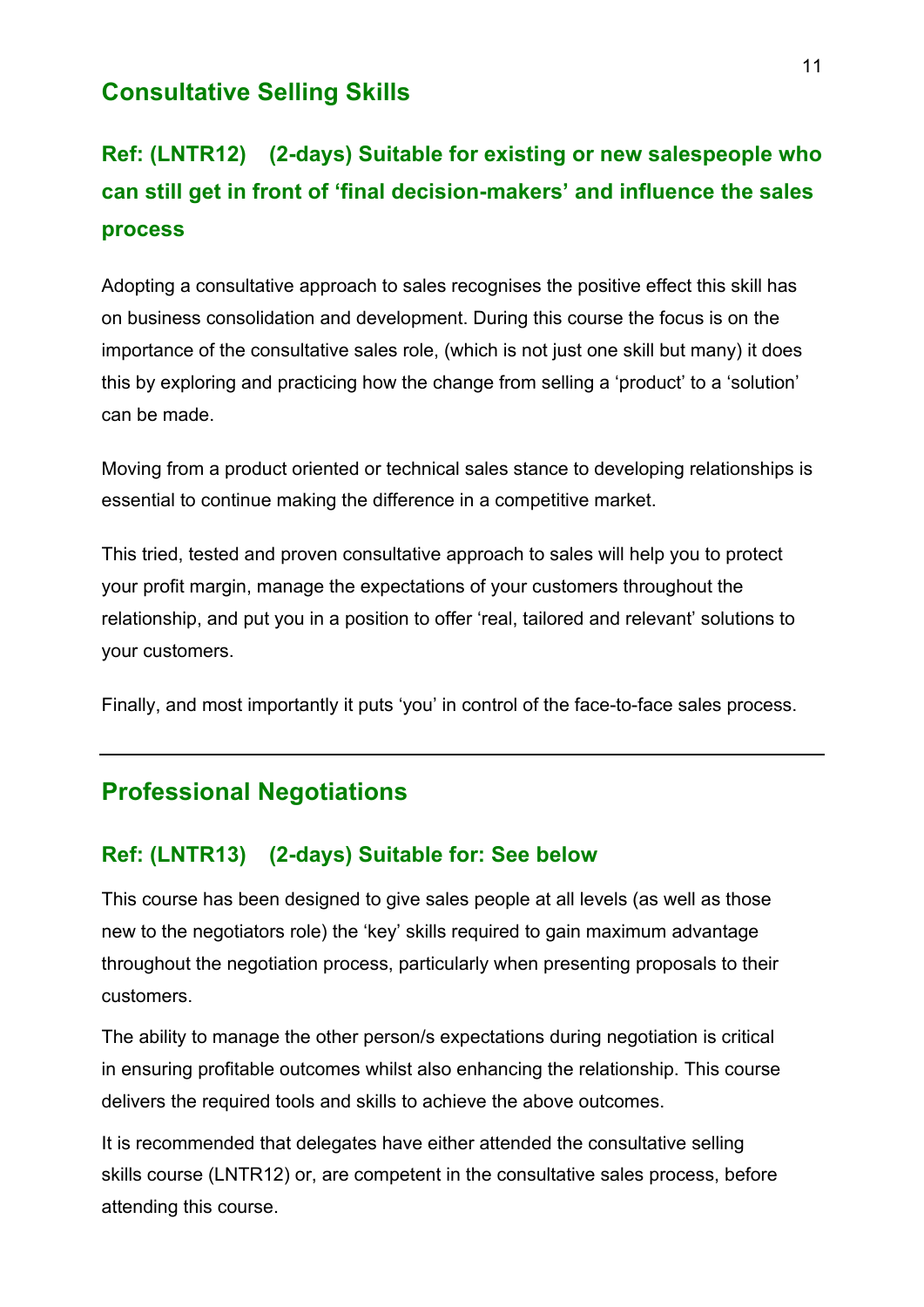## **Appointment Making For Sales Professionals and Others**

## **Ref: (LNTR14) (2-days) Suitable for: Anybody who has to make appointments for themselves or for others**

One of the key challenges facing businesses in today's markets is the ability to make qualified appointments with 'key' decision makers. It is a lot harder to get in front of these people, especially with organisations that have a "no names" policy, trained receptionists that act as blockers and the prevalent use of voicemail.

Couple this with the fact that people are much busier and have more responsibility, just picking up the phone and asking for an appointment is not enough. You have to navigate past a number of obstacles before you get through to the right person; you then have to "sell" the meeting to the key decision maker. This course addresses these challenges and will lead to greater appointment success.

### **How to Gain and Retain The Best Customers**

## **Ref: (LNTR15) (1-day) Suitable for: Any employee who deals with customers either face-to-face or by other means**

A course that explores looking after and supporting your customers. Participants will learn how to apply skills that are easy to adopt, and recognise what a key and vital part they play in ensuring that their customers will gain and maintain a positive view of them and their organisation.

The delegates will understand why first impressions count, not only when dealing with challenging 'customer' situations, but at all times that they or their company are on display! Finally they will discover tips, tools and techniques to support their delivery of 'excellent' customer service.